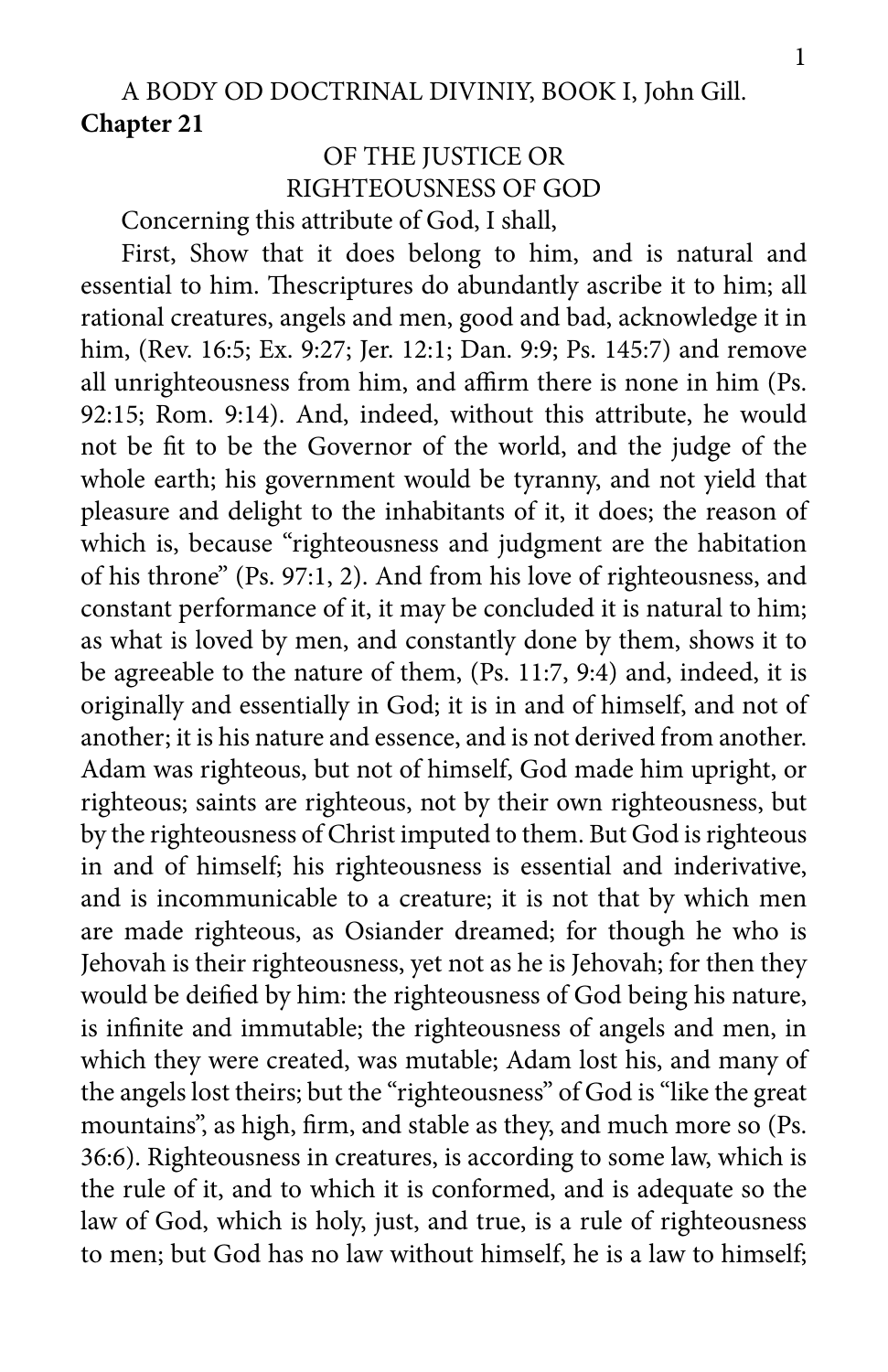his nature and will the law and rule of righteousness to him. Some things are just, because he wills them, as such that are of a posture kind; and others he wills them because they are just, being agreeable to his nature and moral perfections. This is an attribute common to the three Persons in the Godhead, as it must be, since it is essential to Deity, and they partake of the same undivided nature and essence: hence the Father of Christ is called by him "righteous Father", (John 17:25) and Christ, his Son; is called Jesus Christ "the righteous", (1 John 2:1) and no doubt can be made of its being proper to the Holy Spirit, who convinces men "of righteousness and of judgment" (John 16:8). But,

Secondly, I shall next consider the various sorts, or branches of righteousness, which belong to God; for though it is but one in him, being his nature and essence; yet it may be considered as diversified, and as admitting of distinctions, with respect to creatures. Some distinguish it into righteousness of words, and righteousness of deeds. Righteousness of words lies in the fulfilment of his words, sayings, prophecies, and promises; and is no other than his veracity, truth, and faithfulness; which will be considered hereafter, as a distinct attribute. Righteousness of deeds, is either the rectitude, purity, and holiness of his nature; which appears in all his works and actions, and which has been treated of in the preceding chapter; or it is a giving that which belongs to himself, and to his creatures, what is each their due. So justice is defined by Cicero, an affection of the mind, "Suum cuique tribuens"; giving to everyone his own. Thus God gives or takes to himself what is his due; or does himself justice, by making and doing all things for his own glory; and by not giving his glory to another, nor his praise to graven images: and he gives to his creatures what is due to them by the laws of creation, and governs them in justice and equity, and disposes of them and dispenses to them, in the same manner

Justice, among men, is sometimes distinguished into commutative and retributive. Commutative justice lies in covenants, compacts, agreements, commerce, and dealings with one another, in which one gives an equivalent in money or goods, for what he receives of another; and when integrity and uprightness are preserved, this is justice. But such sort of justice cannot have place between God and

men; what he gives, and they receive from him, is of free favour and good will; and what they give to him, or he receives from them, is no equivalent for what they have from him; "What shall I render to the Lord for all his benefits towards me?" (Ps. 116:12) nothing that is answerable to them. Besides, God has a prior right to everything a creature has or can give; "Who hath first given to him, and it shall be recompensed to him again?" (Rom. 11:35). Retributive justice is a distribution either of rewards or punishments; the one may be called remunerative justice, the other punitive justice; and both may be observed in God.

**1.** Remunerative justice, or a distribution of rewards; the rule of which is not the merits of men, but his own gracious promise; for he first, of his own grace and good will, makes promises, and then he is just and righteous in fulfilling them; for God, as Austin expresses it, "makes himself a debtor, not by receiving anything from us, but by promising such and such things to us." And his justice lies in fulfilling his promises made to such and such persons, doing such and such things; and not in rewarding any supposed merits of theirs. Thus, for instance, "The man that endures temptation shall receive the crown of life, which the Lord has promised to them that love him", (James 1:12) but the crown of life is not given according to any merit of it arising from enduring temptation, or loving the Lord; but in consequence of the promise of God graciously made to such persons, for their encouragement thereunto. Moreover, the reward is not of debt, but of grace; or God, in the distribution of rewards to men, rewards not their works, but his own grace; he first gives grace, and then rewards that grace with glory; called, "the reward of the inheritance" (Col. 3:24). And this seems to be no other than the inseparable connection between grace and glory, adopting grace, and the heavenly inheritance; which, he having of his own grace put, does in justice inviolably maintain. Indeed, the remunerative justice of God is sometimes represented in scripture, as rendering to every man according to his deeds, or as his work shall be, (Rom. 2:5-7, 10, 22:12). But still it is to be observed, that the reward given or rendered, is owing, to the promise that is made to them for godliness, whether as a principle of grace, or as practised under the influence of grace; or godly persons have "the promise of the life that now is, and of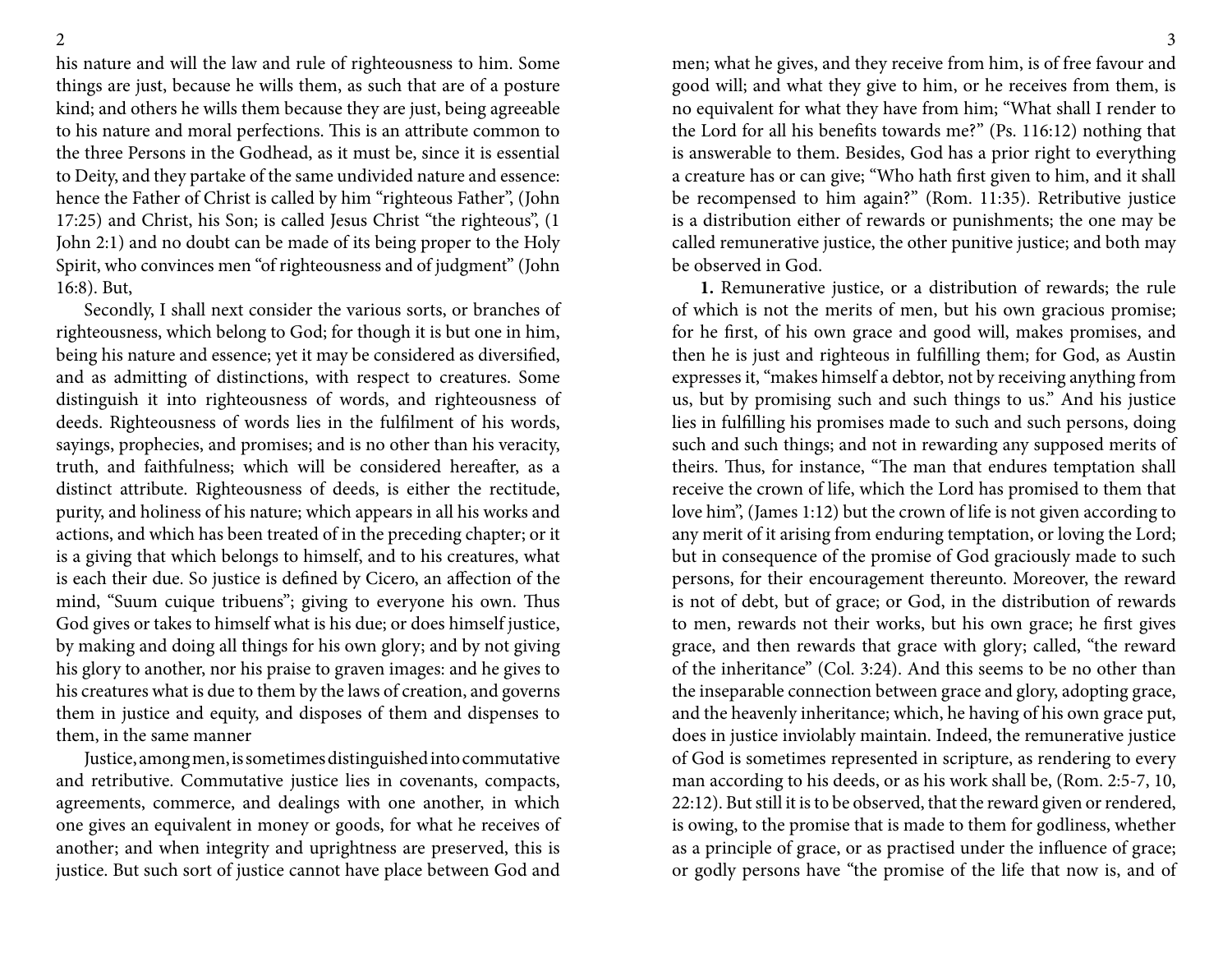that which is to come", (1 Tim. 4:8) which promise is punctually and righteously performed.

Besides, God does not reward the works and godly actions of men, as meritorious in themselves; but as they are the fruits of his own grace; who works in them both "to will and to do" of his own pleasure; and therefore he is "not unrighteous to forget their work and labour of love"; which springs from love, is done in faith, and with a view to his glory (Heb. 6:10). Moreover, the works according to which God renders eternal life, are not mens' own personal works; between which, and eternal life, there is no proportion; but the works of righteousness done by Christ, of which his obedience and righteousness consist; and which being done by him, on their account, as their Head and Representative, are reckoned to them; and, according to these, the crown of righteousness is given them by the Lord, as a righteous Judge, in a way of righteousness (2 Tim. 4:8).

**2.** Punitive, or vindictive justice, belongs to God; It is a righteous thing with God to render tribulation to them that trouble" his people, (2 Thess. 1:6) and so to inflict punishment for any other sin committed by men; and this has been exercised by him in all ages from the beginning of the world; and has appeared in casting down from heaven to hell the angels that sinned; in drowning the old world; in destroying Sodom and Gomorrah; in the plagues on Egypt, on Pharaoh and his host; the righteousness of which was acknowledged, in some of the instances of it, by that wicked king, (Ex. 9:27) in each of the captivities of the Jews, and in the destruction of that people; and in the judgments of God on many other nations, in each of the periods of time; and as will be seen in the destruction of antichrist and the antichristian states; the righteousness of which will be ascribed to God by the angel of the waters, and by all his people, (Rev. 16:5, 6, 19:1, 2) and in the eternal punishment and everlasting destruction of ungodly men: and this righteousness is natural and essential to God; but this the Socinians deny, because they do not choose to embrace the doctrine of the necessity of Christ's satisfaction for sin, which, if granted, they must give into. But that punitive, or vindictive justice, is essential to God, or that he not only will not let sin go unpunished, but that he cannot but punish sin, is manifest,

**1**. From the light of nature: hence the accusations of the natural

conscience in men for sins committed; the fears of divine vengeance falling upon them for it, here or hereafter; the many ways and means devised to appease angry Deity, and to avert punishment, some absurd, and others shocking; to which may be added, the name of 8ikt|, vengeance, or justice, punitive justice, the heathens give to deity; see (Rom. 2:14, 15; Acts 28:4).

**2.** From the word of God, and the proclamation which God himself has made; in which, among other essential perfections of his, this is one, that he will by no means clear the guilty, and not at all acquit the wicked, (Ex. 34:6,7; Num. 14:18; Nah. 1:3).

**3**. From the nature of God, "who is of purer eyes than to behold iniquity"; cannot bear it, but hates it, and the workers of it; which hatred is no other than his punishment of it (Heb. 1:13; Isa. 1:13, 14; Ps. 5:5, 6). Now as his love of righteousness is natural and essential to him; so must hatred of sin be; to which may be added, that "he is a consuming fire" (Heb. 12:29).

**4**. From the nature of sin, and the demerit of it, eternal death, everlasting punishment and destruction. Now if sin of itself, in its own nature, merits such punishment at the hands of God, he is obliged to inflict it; or otherwise there can be no demerit in it.

**5**. From the law of God; the sanction of it, and the veracity of God in it: sin is a transgression of the law; which God, as a lawgiver, cannot but punish; otherwise his legislative power and authority is of no effect, and would be despised: he has annexed a sanction to his law, which is death; and his veracity obliges him to inflict it; nor is it any objection to all this, that then all sinners must be necessarily punished; since the perfections of God, though natural to him, the acts and exercises of them are according to his will; as has been instanced in his omnipotence and mercy. Besides, it will be readily allowed, and even affirmed, that no sin goes unpunished; but is either punished in the sinner himself, or in his Surety. The reason why some are not punished in themselves, is, because Christ has made satisfaction for their sins, by bearing the punishment due unto them. Hence,

**6**. From sin being punished in Christ, the Surety of his people, it may be strongly concluded, that punitive justice is essential to God; or otherwise, where is the goodness of God to his own Son, that he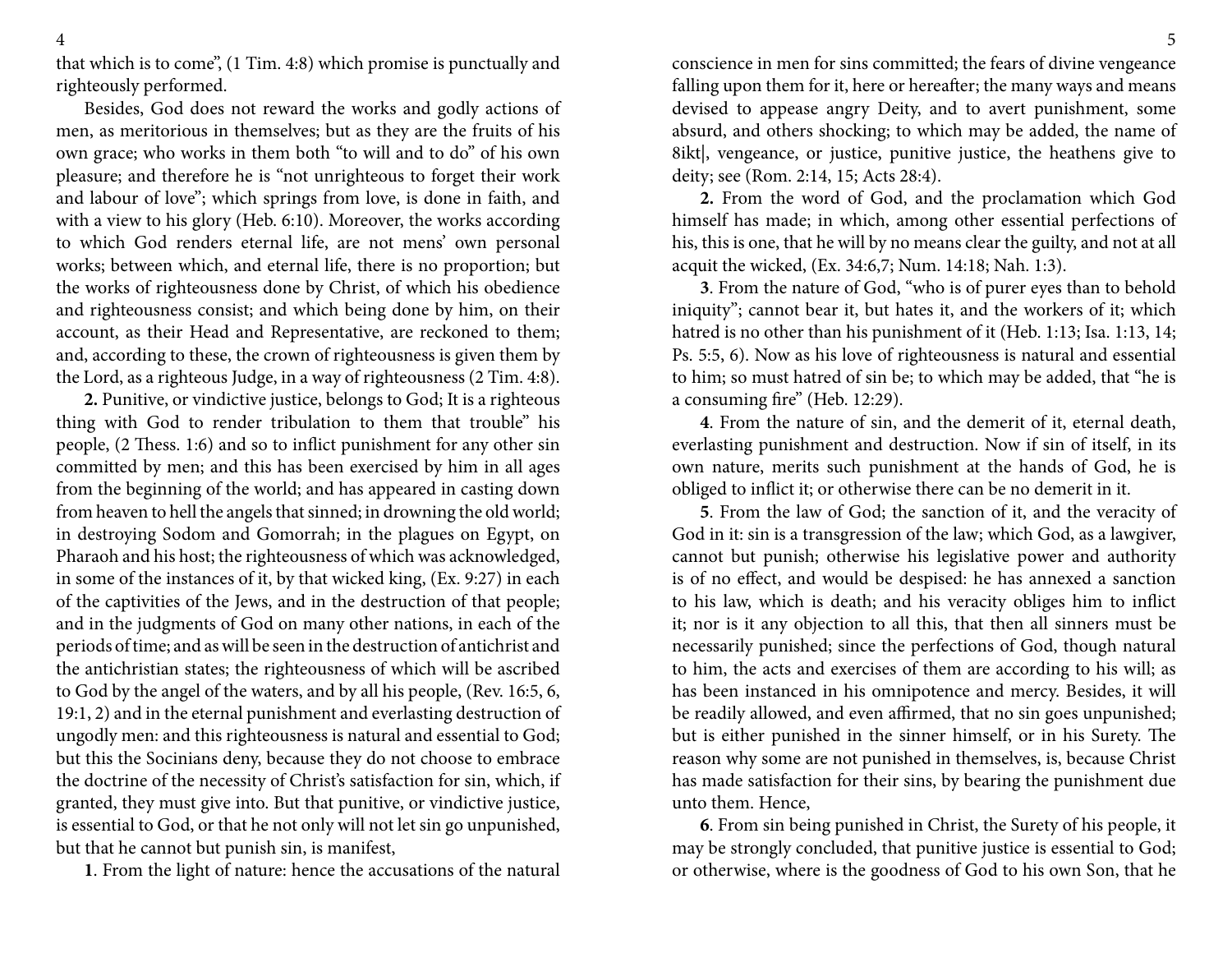should not spare him, but awake the sword of justice against him, and inflict the whole of punishment on him, due to the sins of those for whom he suffered, if he could not have punished sin, or this was not necessary? and, indeed, where is his wisdom in being at such an expense as the blood and life of his Son, if sin could have been let go unpunished, and the salvation of his people obtained without it? and where is the love of God to men, in giving Christ for them, for their remission and salvation, so much magnified, when all this might have been without it? but without shedding of blood, as there is no remission, so none could be, consistent with the justice of God; no pardon nor salvation, without satisfaction to that: could it have been in another way, the prayer of Christ would have brought it out, "Father, if it be possible, let this cup pass me" (Matthew 26:39). But,

Thirdly, I shall next consider the displays of the righteousness of God in his works; and vindicate his justice in them; for "the Lord is righteous in all his ways" (Ps. 145:17).

**1.** In his ways and works of providence: he governs the world in righteousness, orders and disposes of all things in judgment; and though he does according to his sovereign will and pleasure in heaven and in earth, yet he acts according to the strictest rules of justice and equity; "Just and true are his ways"; "he is the Judge of all the earth, who will do right", (Rev. 15:3; Gen. 18:25) and does do it; nor is he chargeable with any unrighteousness in any of his ways and works: men may wrongly charge him, and say, as the house of Israel did; "the way of the Lord is not equal"; when it is their ways that are unequal, and not his, (Ezek. 18:29) nor is it any sufficient objection to the righteousness of God in his providences, that good men are often afflicted, and wicked men are frequently in very prosperous circumstances: these things have been stumbling and puzzling to good men, and they have not been able to reconcile them to the justice of God (see Ps. 73:4-13; Jer. 12:1, 2). As for the afflictions of God's people, these are not punishments for sins, but chastisements of them; were they indeed punishments for sin, it would argue injustice, for it would be unjust to punish twice for the same sins; once in their Surety, and again in themselves: but so it is not; their afflictions come not from God as a judge, but as a father; and not from his justice, but his love; and not to their detriment and

injury, but for their good. In short, they are chastened by the Lord, that they might not be condemned with the world (1 Cor. 11:32). And as for the prosperity of the wicked, though their eyes stand out with fatness, and they have more than heart can wish, yet they are like beasts that are fattened for the slaughter; their judgment may seem to linger, and their damnation to slumber, but they do not; sudden destruction will come upon them; the tables will, ere long, be turned, and the saints, who have now their evil things, will be comforted; and the wicked, who have now their good things, will be tormented: justice, though it may not so apparently take place now, it will hereafter; when all things will be set to rights, and the judgments of God will be manifest. There is a future state, when the justice of God will shine in all its glory.

**2.** God is righteous in all his ways and works and acts of grace; in the predestination of men, the choice of some, and the preterition of others. While the apostle is treating on this sublime subject, he stops and asks this question, "Is there unrighteousness with God?" and answers it with the utmost abhorrence and detestation, "God forbid!" Election is neither an act of justice nor of injustice, but of the sovereign will and pleasure of God, who does what he will with his own; gives it to one, and not to another, without any imputation of injustice: if he may give grace and glory to whom he will, without such a charge, then he may determine to give it without any. If it is no injustice in men to choose their own favourites, friends, confidants, and companions; it can be none in God to choose whom he pleases to bestow his favours on; to indulge with communion with himself now, and to dwell with him to all eternity: if it was no injustice to choose some of the angels, called elect angels, and pass by others; and even to condemn all that sinned, without showing mercy to one individual of them; it can be no injustice in him to choose some of the race of men, and save them, and pass by others, when he could have condemned them all. Nor can the imputation of Adam's sin to all his posterity, be accounted an unrighteous action. God made man upright, he made himself a sinner: God gave him a righteous law, and abilities to keep it; he voluntarily broke it: God constituted the first man the federal head and representative of all his posterity; and who so fit for this as their natural head and common parent, with and